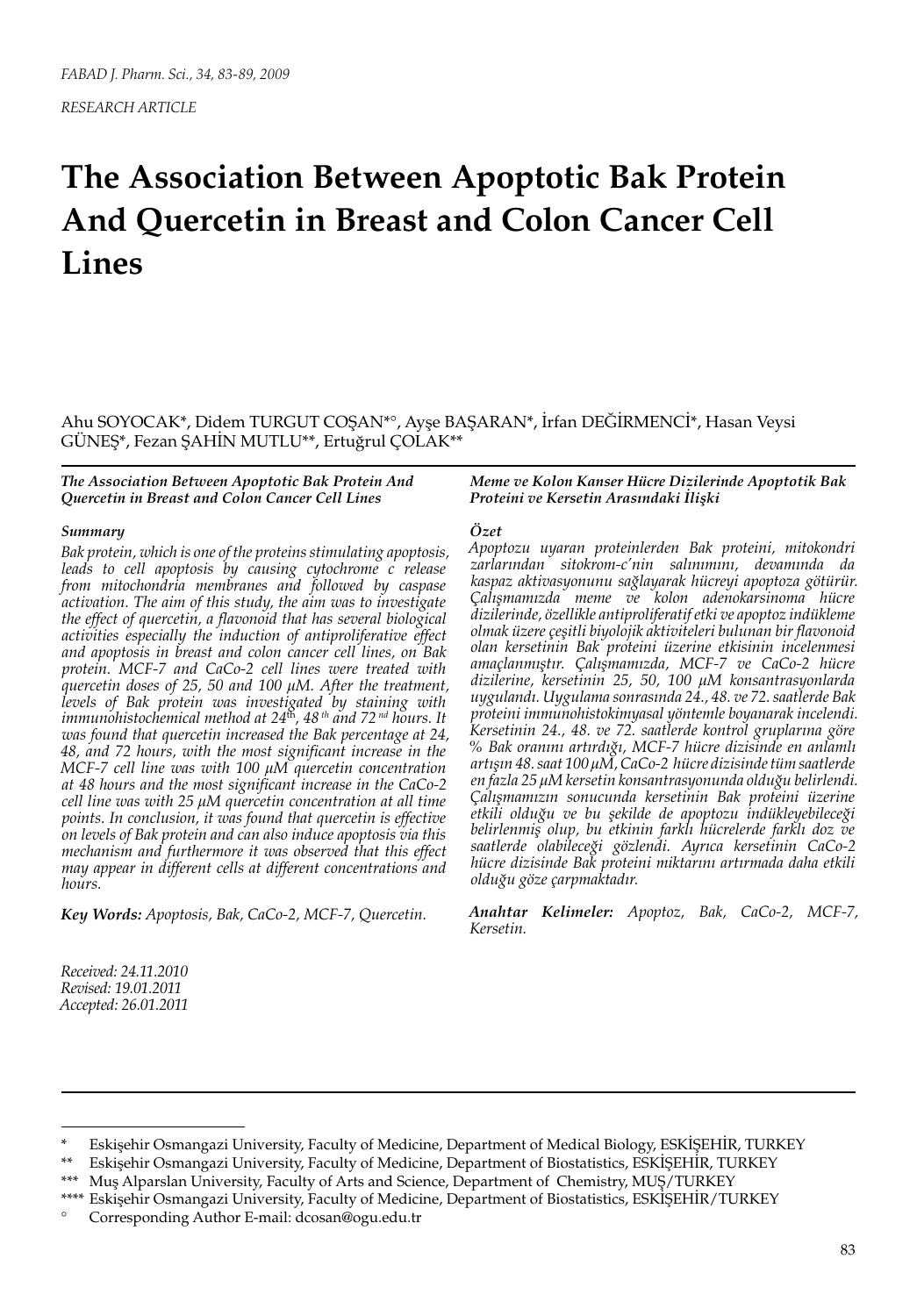# **INTRODUCTION**

Apoptosis, also known as programmed cell death, is mediated by external and internal signals (1- 3). Entrance of cells into apoptosis in cytoplasmic (extrinsic) pathway via extracellular signals occurs by binding of signal proteins such as Fas and TNF to the receptors on the target cell, which stimulates apoptotic pathway and stimulating the pathway to apoptosis (2,4). The caspases and Bcl-2 proteins are involved in the entrance of the cell into apoptosis via intracellular signals in the mitochondrial (intrinsic) pathway. The caspase gene family encodes the proteins that lead apoptosis of cells (2,3). The Bcl-2 gene family members encode for apoptosis stimulating (proapoptotic) and apoptosis inhibiting (anti-apoptotic) bcl proteins, which show these effects by acting antagonistically on each other. Of the members of this gene family, proteins such as Bcl-2, Bcl-X<sub>1</sub> and Mcl-1 inhibit apoptosis, while proteins such as Bax, Bad, Bid, **Bak**, and Bcl-xs stimulate apoptosis (1,3,4).

The apoptosis stimulating proteins of Bcl-2 family, which also include the Bak protein, apoptosis of cells in the mitochondrial pathway by causing the release of cytochrome c (cyt-c) from mitochondrial membranes and then followed by caspase activation (1,4). All factors stimulating apoptosis such as DNA damage, growth factor (GF) deficiency, stimulation of the death receptors, radiation, and chemotherapy etc. may lead apoptosis of cells (1,4,5).

It is reported that dietary flavonols might play a role in the prevention of breast cancer, which is the leading cause of death in women and which develops due to several factors such as genetic characteristics, hormones, and environmental factors (6,7). It was shown that flavonols may reduce the risk of developing breast and other cancers and may increase the cytotoxicity in the cancer cells by stopping the cell cycle and inducing apoptosis (8).

The food constituents preventing the development of colorectal cancer are thought to increase apoptosis by leading to DNA damage and therefore believed to represent an important mechanism in the prevention of cancer (9). These food constituents include butyrate, flavonoids and glucosinates. Flavonoids are low molecular weight compounds that are present in plants. The average daily dietary intake of flavonoids is 1 gram or more (10).

Quercetin, a flavonoid, is present in vegetables and fruits like onion, tomato, green tea, apple and strawberry (6,11,12). Quercetin constitutes 25 milligrams of the total flavonoids taken by daily diets (13).

Quercetin has several biological activities such as antiproliferative effect and apoptosis induction (14, 17). In addition, it was reported that quercetin induces apoptosis via induction of growth inhibition, increasing of the number of cells in the sub-G1 phase, decreasing of the Bcl-2 protein level, and increasing of the Bax level, caspase-3 and PARP expression  $(8.15.16).$ 

Studies regarding to the effect of quercetin in human colon cancer cell lines, was reported that quercetin inhibits survivin and cyclin D1 expression in Wnt/ β signal pathway and inhibits the growth of cancer cells by regulating the genes related to cell cycle and apoptosis, and upregulating the tumor suppressor genes (18-21).

Natural compounds and many chemotherapeutic agents can have antitumor effects in cancer cells by triggering apoptosis (22-25). While it is believed that the intracellular targets of quercetin, which has significant antitumor activity, have different molecular pathways, the exact mechanisms of this activity are unclear (8, 26).

In order to contribute to the understanding of these pathways, it was aimed to investigate effects of quercetin on Bak protein, which stimulates apoptosis in breast and colon cancer cells.

# **MATERIALS AND METHODS**

In this study, the human breast cancer cell line MCF-7 and the human colon cancer cell line CaCo-2 were used. The cells were seeded into 4-well chamber slides specifically designed for the staining procedure. MCF-7 cells were grown using RPMI 1640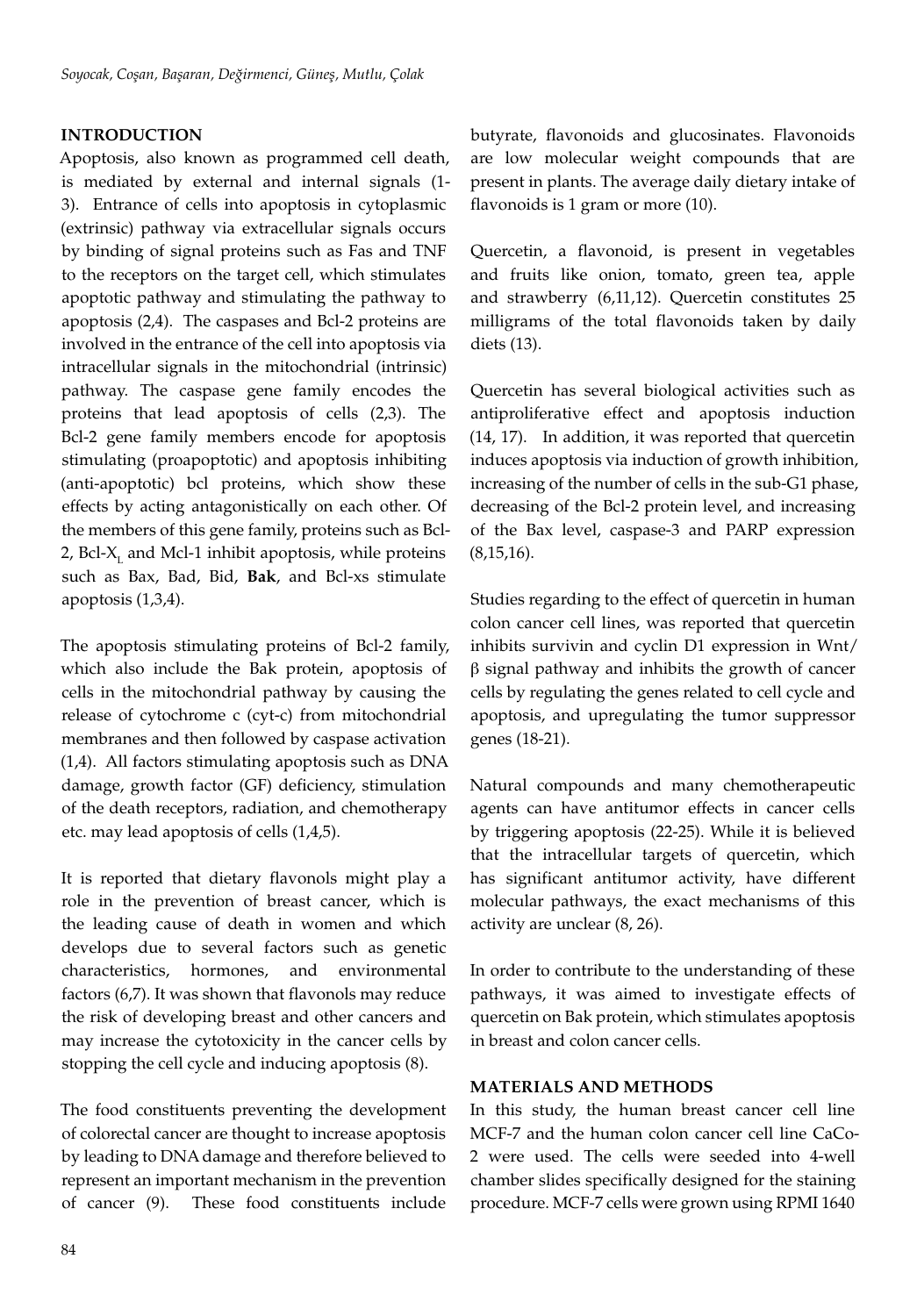(Roswell Park Memorial Institute 1640, Biological Industries Ltd., Haemek, Israel) supplement with 10% fetal calf serum (Sigma-Aldrich Inc., St. Louis, USA) and penicillin-streptomycin (Sigma-Aldrich Inc., St. Louis, USA). CaCo-2 cells were grown in a culture medium, called Eagle's minimal essential medium (Biowest, Nuaillé,France) containing 10% fetal calf serum and penicillin-streptomycin. Cells were maintained in a 5% CO2 atmosphere at 37ºC.

The seeded cells were divided into four groups as follows: control (untreated) group group and 25, 50, and 100 µM quercetin (Sigma-Aldrich Inc., St. Louis, USA) groups. These groups were examined at three different time points  $(24<sup>th</sup>, 48<sup>th</sup>$  and  $72<sup>nd</sup>$  hours), 24 hours after the seeding procedure, the medium over the cells were removed from the chamber slides using

pipettes. Only fresh medium was applied to cells in the control group, while media containing quercetin concentrations were applied to cells in treatment groups. The media of the treatment groups were prepared so as to contain quercetin concentrations of 25, 50, and 100 µM per milliliter of medium by dissolving in dimethly sulfoxide [(DMSO) Sigma-Aldrich Inc., St. Louis, USA]. Cells were incubated for 24, 48 and 72 hours and then were fixed in flasks with fixation solution (Aseton:Methanol, 1:1). Immunohistochemical staining was performed by streptavidine-biotin-peroxidase staining method with the use of immunohistochemical detection kit (Lab vision Corporation, Fremont, CA, USA). Afterwards, the immunohistochemical staining steps were followed. Thereafter, they were treated with substrat-chromogen solution (AEC) until



**Figure 1.** The immunohistochemical images of the Bak protein in the MCF-7 and CaCo-2 cell lines. MCF-7 cell line; (A) at  $48<sup>th</sup>$  hours in the control group; (B) at  $48<sup>th</sup>$  hours with 100  $\mu$ M quercetin. CaCo-2 cell line; at  $48$ <sup>th</sup> hours in the control group, (D) 25  $\mu$ M quercetin-treated group at 48<sup>th</sup> hours.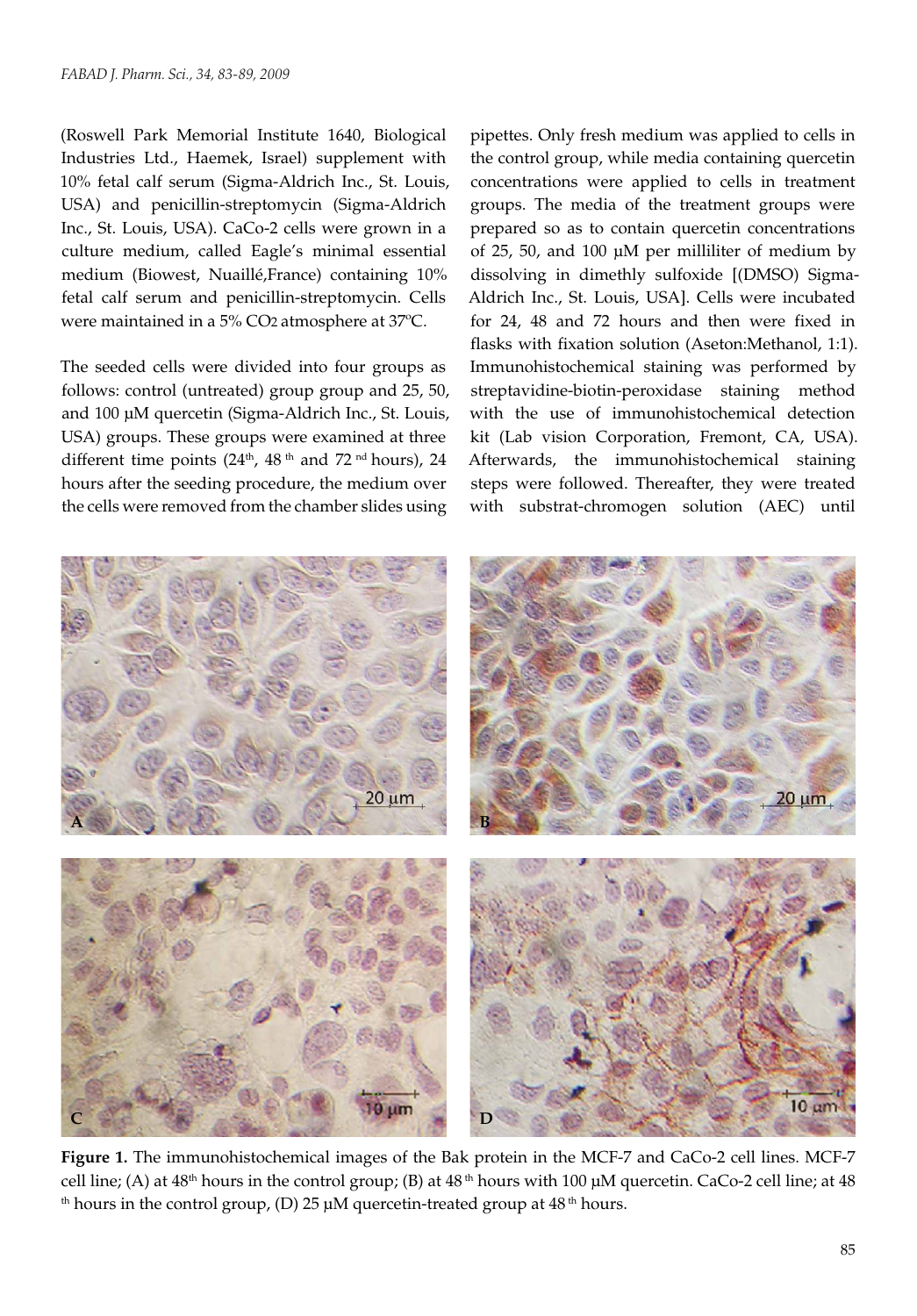staining was seen, after which cells were exposed to hematoxylin. Preparations were mounted with mounting solution. The cells were examined under inverted microscope in a double-blind manner. For immunohistochemical index calculation, values that were obtained by counting the stained cells in five different randomly selected areas in each of the three different preparations (approximately 100 cells in each of the areas) were formulated as follows (15):

Immunohistochemical index: (Staining cells/Total cells)  $\times$  100

The cells were examined under inverted microscope following incubation with the primary antibody appropriate for the Bak protein.

The comparisons between the groups were performed using one way variance (One way ANOVA) analysis, the Tukey and Holm-Sidak methods were used as the multiple comparison test and  $p<0.05$  was considered significant. All analyses were performed using SPSS 15.0.

# **RESULTS**

In this study, effects of the three different concentrations of quercetin on the Bak percentage at the specified hours in all groups are shown in **Table 1**. When the effects of the quercetin concentrations on Bak percentage in the MCF-7 cell line were examined in comparison with the control group, it was observed that there was a statistically significant increase compared to control group, there was a significant increase in Bak percentage of MCF-7 cell line with the quercetin concentration of 100 µM at 48 hours.

When the effects of the quercetin concentrations on Bak percentage in the CaCo-2 cell line were examined in comparison with the control group, it was found that with the quercetin concentration of 25 µM there were significant increases at all three time points, with the greatest increase observed at 48th hours. Among quercetin concentrations, the concentration of 50 µM increased the Bak percentage at  $72<sup>nd</sup>$  hours and the 100  $\mu$ M concentration at  $24<sup>th</sup>$  and 72nd hours. No differences were observed at the other concentrations and hours, compared to the control group.

According to these results, it was considered that quercetin increases the Bak protein amount and this polyphenol increases was found to be statistically more effective in CaCo-2 compared to MCF-7 cell lines suggesting that it may be more effective in colon cancer compared to breast cancer.

Table 1. The Bak percentages of the MCF-7 and CaCo-2 cell line groups by hours and concentrations.

| <b>Groups and Concentrations</b> |                             | MCF-7                 |                             |                                                             | $CaCo-2$                     |                       |                              |
|----------------------------------|-----------------------------|-----------------------|-----------------------------|-------------------------------------------------------------|------------------------------|-----------------------|------------------------------|
| Groups                           | Concentrations<br>$(\mu M)$ | 24 <sup>th</sup> hour | 48 <sup>th</sup> hour       | 72 <sup>nd</sup> hour                                       | 24 <sup>th</sup> hour        | 48 <sup>th</sup> hour | 72 <sup>nd</sup> hour        |
| Control (Con)                    | $\theta$                    |                       |                             | 55.62 ±2.10000 52.98 ±0.55104 56.58 ±2.24542                | $45.586 \pm 0.793$           | $51.126 \pm 1.071$    | $45.906 \pm 0.811$           |
| Ouercetin (O)                    | 25                          |                       |                             | $55.09 \pm 1.21000$ 61.85 $\pm 2.74596$ 62.95 $\pm 0.82281$ | $59.640 \pm 1.132$           | $63.856 \pm 0.392$    | $61.520 \pm 1.211$           |
|                                  | 50                          |                       |                             | 52.99 ±2.50272 59.44 ±3.48762 58.02 ±1.38597                | $49.070 \pm 0.655$           | $53.840 \pm 0.672$    | $53.943 \pm 1.563$           |
|                                  | 100                         |                       |                             | 57.41 ±1.56321 66.76 ±3.69487 57.50 ±2.77162                | $54.006 \pm 1.583$           | $55.966 \pm 1.572$    | $56.233 \pm 0.534$           |
| <b>Statistical Analysis</b>      |                             | $Con-Q_{25}$ n.s      | $Con-Q_{25}$ n.s            | $Con-Q_{25}$ n.s                                            | Con- $Q_{25}$ ***            | Con- $Q_{25}$ ***     | Con- $Q_{25}$ ***            |
|                                  |                             | Con- $Q_{50}$ n.s     | Con- $Q_{50}$ n.s           | $Con-Q_{50}$ n.s                                            | Con- $Q_{50}$ n.s            | $Con-Q_{50}$ n.s      | Con- $Q_{50}$ **             |
|                                  |                             | Con- $Q_{100}$ n.s    | Con- $Q_{100}$ <sup>*</sup> | Con- $Q_{100}$ n.s                                          | Con- $Q_{100}$ <sup>**</sup> | Con- $Q_{100}$ n.s    | Con- $Q_{100}$ <sup>**</sup> |

Results are shown as mean  $\pm$ S.E.values (n = 3) not significant (ns), \*p <0.05, \*\*p <0.01, \*\*\*p <0.001)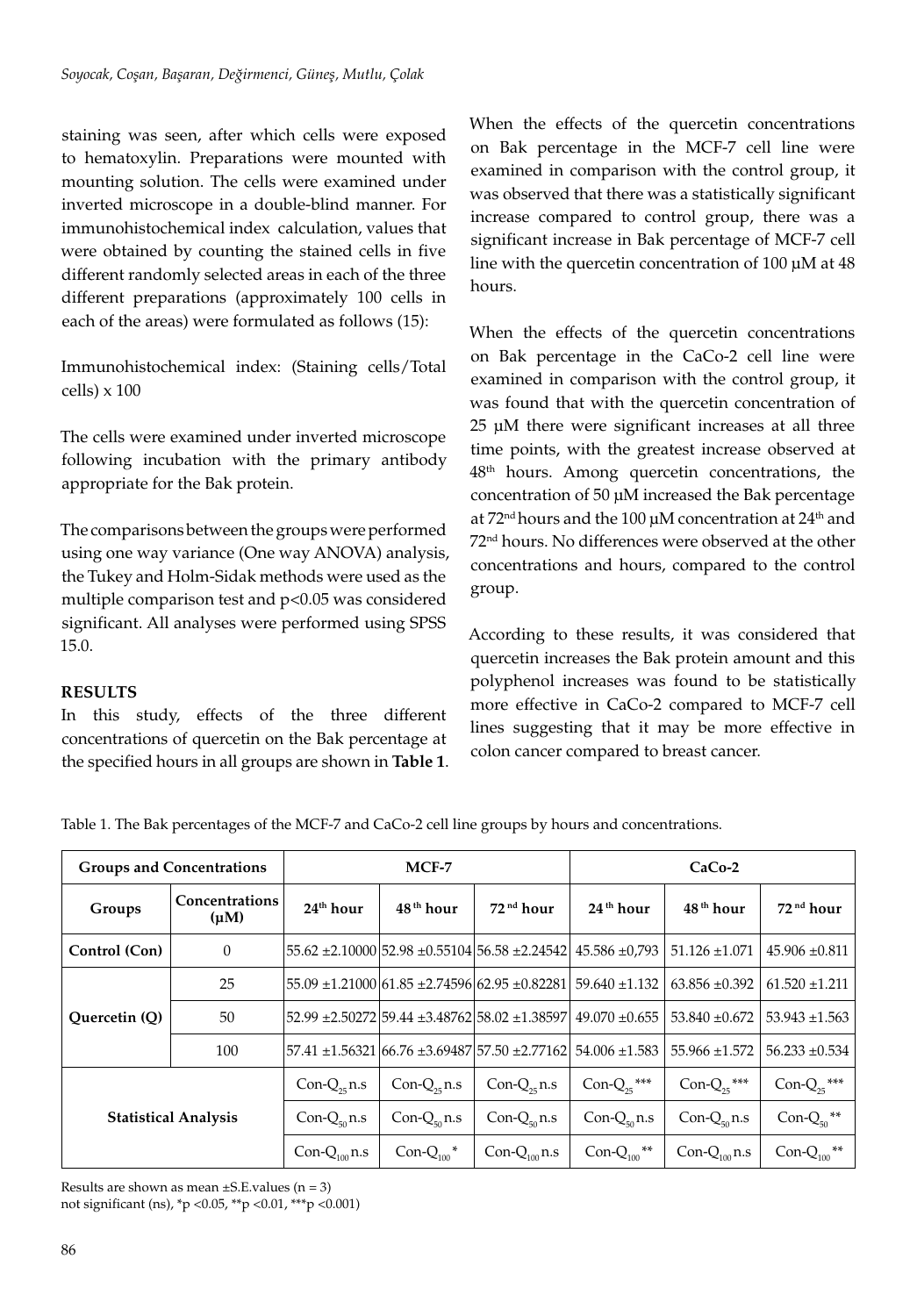# **DISCUSSION**

While the dietary polyphenols were demonstrated to decrease the risk of chronic diseases such as cancer, the exact mechanism is not clear (27). Studies have shown that quercetin induces apoptosis in cancer cells. In a study of A549 and H1299 human lung cancer cells, it was reported that quercetin induced apoptosis in a dose-dependent manner (29).

 The studies in MCF-7 cell line show that quercetin may lead to various morphological changes, which can cause apoptosis, and can induce the growth inhibition (14,16,28). A study of the human colon adenocarcinoma cell line SW480 also found that quercetin reduced the cell viability in a dose- and time-dependent manner and induced apoptosis dose-dependently (18).

Along with these studies showing the apoptosis inducing effects of quercetin, there are ongoing studies investigating the effects of quercetin on the different apoptotic pathways in order to determine its molecular targets. One of these studies, found that quercetin decreases the Bcl-2 protein level in the MDA-MB-231 breast cancer cell line, increases the Bax level, leads to an increase in the number of cells in the sub-G1 phase, and increases the caspase-3 and PARP expression (8,15).

A study of CaCo-2 human colon adenocarcinoma cell line reported that the 5-μM concentration of quercetin downregulates the expression of cell cycle genes, downregulates the cell proliferation and induces the stoppage of cell cycle. This study was also demonstrated that the cell proliferation decreased by 51.3%, however the percentage of cells in the G1 phase decreased and the percentage of cells in the subG1 phase increased with administration of quercetin (19).

Another study of colon carcinoma CO115 cell line shows that 100 *μ*mol quercetin inhibits the cell growth in G1/S and G2/M phases by affecting the

genes associated with cell cycle and apoptosis (21).

It is reported that quercetin induces apoptosis in the human prostate cancer cells by inhibiting Bcl-2 via the induction of Bax and regulating insulin-like growth factor binding protein-3; in the hepatoma HepG2 cells by inhibiting phosphoinositol 3- kinase/Akt and extracellular regulatory pathway; and in human lung cancer A549 cells via caspase-3 activation and mitochondria-dependent pathways (30,31).

In another study of quercetin, 24-hour administration of quercetin was reported to inhibit cell proliferation in the colon and breast adenocarcinoma cell lines in a dose-dependent manner (33).

Furthermore, it was reported that quercetin increases the DNA fragmentation in a dose-dependent manner and triggers apoptosis via caspase activation in the human leukemia U937 cells (32).

As suggested by above-mentioned studies, quercetin can show its effect via different pathways. In a study, the human liposarcoma SW 872 cell line was treated with 25, 50 and 100 µM concentrations for 24, 48 and 72 hours and it was observed that apoptosis increased in a time- and dose-dependent manner. In that study, where this increase was indicated to be associated with membrane potential loss, the growth inhibitory effect of quercetin was reported to be resulted from the stimulation of apoptosis that was demonstrated by mitochondrial membrane potential loss, degradation of PARP, downregulation of Bcl-2 and the activation of caspase-3, Bax, and Bak (34). That study determined that quercetin increased Bak protein level, hence apoptosis in a dose- and timedependent manner. In conclusion, present study was found that the Bak protein levels increased compared to control group, but this increase was not dose- and time- dependent. Most importantly, it was concluded that quercetin may be more effective on the colon adenocarcinoma cell line than breast adenocarcinoma cell line.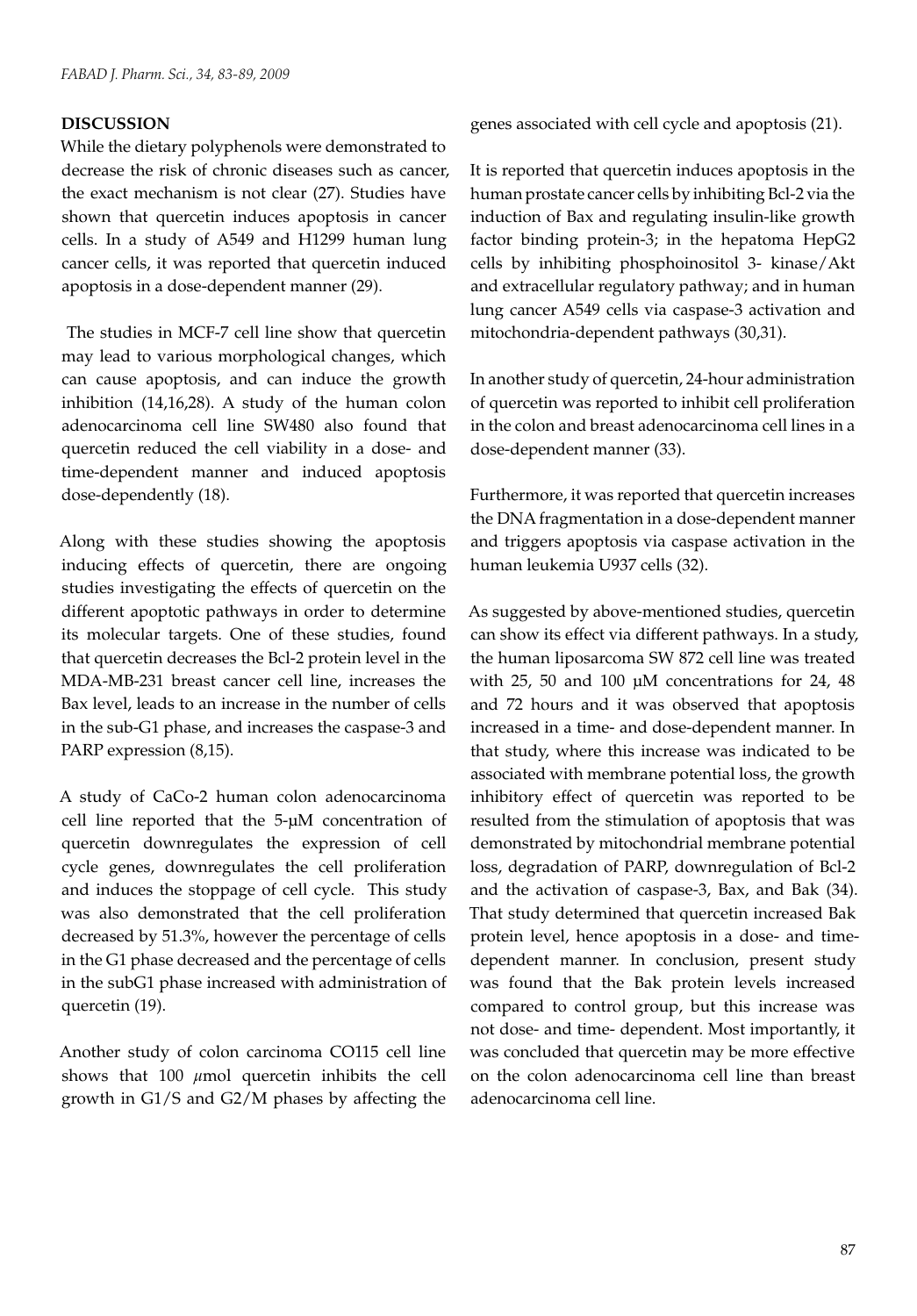## **REFERENCES**

- 1. Burlacu A. Regulation of apoptosis by Bcl-2 family proteins. *J Cell Mol Med.* 2003; 7(3):249-257.
- 2. Sprick MR, Walczak H. The interplay between the Bcl-2 family and death receptor-mediated apoptosis. *Biochimica et Biophysica Acta*. 2004; 1644:125-132.
- 3. Twomey C, McCarthy JV. Pathways of apoptosis and importance in development. *J.Cell. Mol. Med*. 2005; 9(2):345-359.
- 4. Pagliari LJ, Pinkoski MJ, Gren DR. Apoptosis signaling: a means to an end. *Handbook of Cell Signaling*. 2003; 3(331):431-439.
- 5. Gulbins E, Dreschers S, Bock J. Role of mitochondria in apoptosis. *Experimental Physiology.* 2003; 88(1):85-90.
- 6. Adebamowo CA, Cho E, Sampson L, et al. Dietary flavonols and flavonol-rich foods intake and the risk of breast cancer*. Int J Cancer*. 2005; 114:628–633.
- 7. Corre LL, Chalabi N, Delort L, et al. Differential expression of genes ınduced by resveratrol in human breast cancer cell lines. *Nutrition and Cancer*. 2006; 56(2):193–203.
- 8. Chien SY, Wu YC, Chung JG, et al. Quercetininduced apoptosis acts through mitochondrialand caspase-3-dependent pathways in human breast cancer MDA-MB-231 cells. *Hum Exp Toxicol.* 2009; 28:493-503.
- 9. Watson AJM. Apoptosis and colorectal cancer. *Gut.* 2004; 53:1701-1709.
- 10. Wei YQ, Zhao X, Kariya Y, et al. Induction of apoptosis by quercetin: ınvolvement of heat shock protein. *Cancer Research*. 1994; 54:4952-4957.
- 11. Aherne SA, O'Brien NM. Dietary flavonols: chemistry, food content, and metabolism. *Nutrition.* 2002; 18:75–81.
- 12. Mıddleton E, Kandaswamı C, Theoharıdes TC. The effects of plant flavonoids on mammalian cells: implications for inflammation, heart disease, and cancer. *Pharmacol Rev.* 2000; 52:673–751.
- 13. Yang K, Lamprecht SA, Liu Y, et al. Chemoprevention studies of the flavonoids quercetin and rutin in normal and azoxymethanetreated mouse colon. *Carcinogenesis*. 2000; 21(9):1655-1660.
- 14. Choi JA, Kim JY, Lee JY, et al. Induction of cell

cycle arrest and apoptosis in human breast cancer cells by quercetin. *Int J Oncol.* 2001; 19:837–844.

- 15. Choi EJ, Bae SM, Ahn WS. Antiproliferative effects of quercetin through cell cycle arrest and apoptosis in human breast cancer MDA-MB-453 cells. *Arch Pharm Res.* 2008; 31(10):1281-1285.
- 16. Nichenametla SN, Taruscio TG, Barney DL, et al. A review of the effects and mechanisms of polyphenolics in cancer. *Critical Reviews in Food Science and Nutrition.* 2006; 46(2):161-183.
- 17. Hatipoglu A, Basaran A, Dikmen M, et al. Evaluation of effects of quercetin (3,3',4',5,7-Pentohidroxyflavon) on apoptosis and telomerase enzyme activity in MCF-7 and NIH-3T3 cell lines to compared with tamoxifen *Medical Journal of Trakya University*. *Date Accepted: May 27, 2010* Doı: 10.5174/Tutfd.2010.03372.3
- 18. Shan BE, Wang MX, Li RQ. Quercetin inhibit human SW480 colon cancer growth in association with inhibition of cyclin D1 and survivin expression through wnt/β-catenin signaling pathway. *Cancer Investigation*. 2009; 27(6):604–612.
- 19. Van Erk MJ, Roepman P, Van der Lende TR, et al. Integrated assessment by multiple gene expression analysis of quercetin bioactivity on anticancerrelated mechanisms in colon cancer cells in vitro. *Eur J Nutr.* 2005; 44:143–156.
- 20. Richter M, Ebermann R, Marian B. Quercetin induced apoptosis in colorectal tumor cells: possible role of EGF receptor signaling. *Nutr Cancer*. 1999; 34:88–99.
- 21. Murtaza I, Marra G, Schlapbach R, et al. A preliminary investigation demonstrating the effect of quercetin on the expression of genes related to cellcycle arrest, apoptosis and xenobiotic metabolism in human CO115 colonadenocarcinoma cells using DNA microarray. *Biotechnol Appl Biochem*. 2006; 45(Pt 1):29–36.
- 22. Dong Z. Effects of food factors on signal transduction pathways. *BioFactors*, 2000; 12:17–28.
- 23. Russo M, Tedesco I, Iacomino G, et al. Dietary phytochemicals in chemoprevention of cancer. *Curr Med Chem Immun, Endoc & Metab Agents*. 2005; 5:61-72.
- 24. Taraphdar AK, Roy M, Bhattacharya RK. Natural products as inducers of apoptosis: Implication for cancer therapy and prevention. *Current*